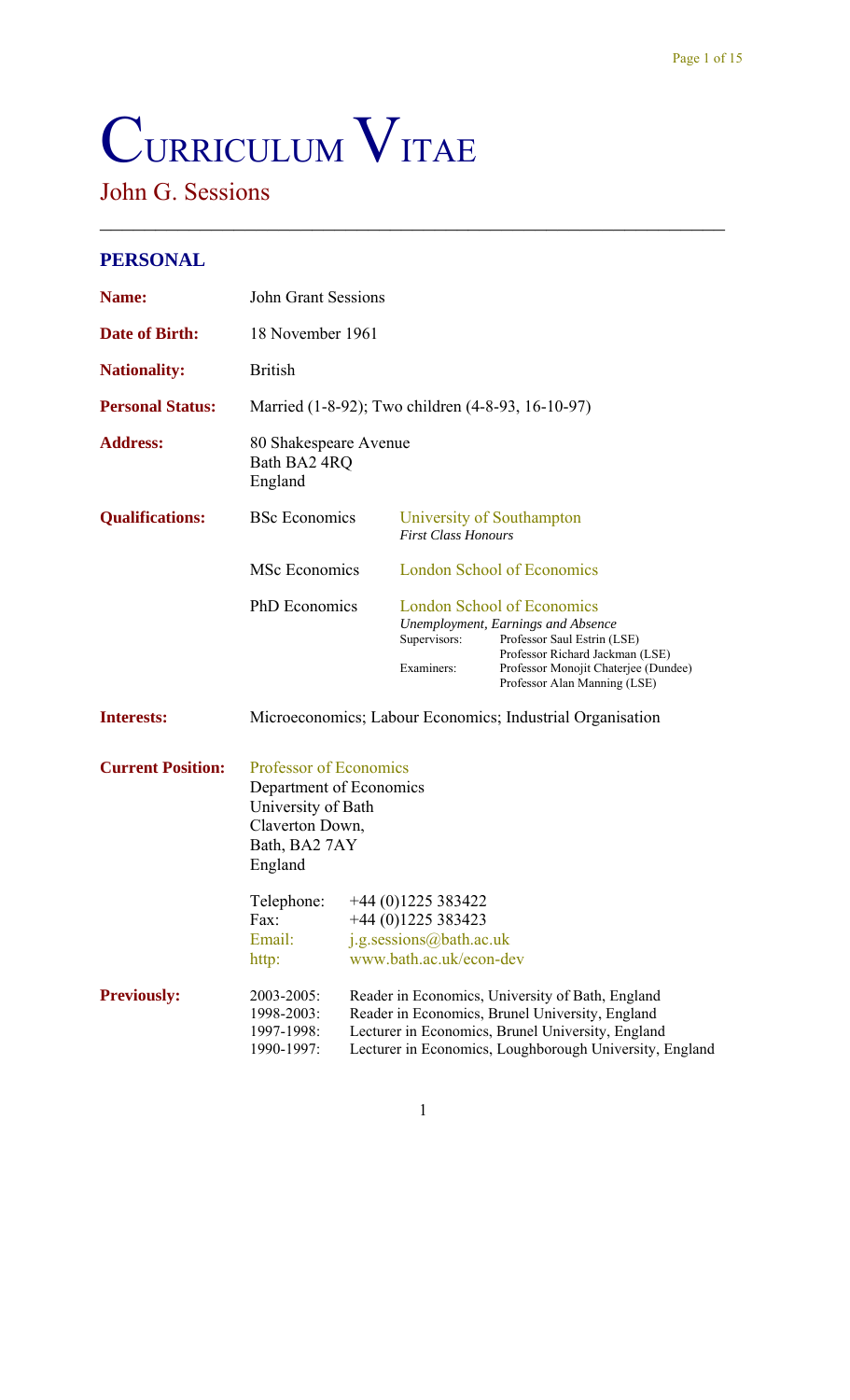| <b>Honours:</b>            | IZA (Institut zur Zukunft der Arbeit), Bonn, Germany<br>Research Fellow, 2007-Date                                                                              |
|----------------------------|-----------------------------------------------------------------------------------------------------------------------------------------------------------------|
| <b>Visiting Positions:</b> | Dartmouth College, New Hampshire, USA<br>Visiting Professor, 2008, 2009, 2010                                                                                   |
|                            | University of Illinois at Urbana-Champaign, USA<br>Visiting Professor, 2001                                                                                     |
|                            | Universite-Pantheon-Assas Paris II, France<br>Visiting Professor, 2000                                                                                          |
|                            | University of Trier, Germany<br>Visiting Associate Professor, 1993-1995                                                                                         |
| <b>External Examiner:</b>  | <b>London School of Economics</b><br>Postgraduate Degrees in Economics and Management: 2010-Date                                                                |
|                            | University of Hull<br>Undergraduate Degrees in Economics: 2010-Date                                                                                             |
|                            | <b>University of Wales Swansea</b><br>Postgraduate Degrees in Economics: 2008-Date                                                                              |
|                            | University of Dundee<br>Undergraduate Degrees in Economics: 2005-2009                                                                                           |
|                            | University of Wales Aberystwyth<br>Undergraduate Degrees in Economics: 2004-2008                                                                                |
|                            | University of London<br>External Degrees in Economics: 2003-2006                                                                                                |
|                            | Loughborough University<br>Undergraduate Degrees in Economics: 2000-2003                                                                                        |
|                            | <b>Birbeck College, University of London</b><br>Postgraduate Certificate in Economics<br>Postgraduate<br>and<br>Certificate in Economics and Finance: 1999-2003 |
| <b>PhD Examiner:</b>       | University of Sheffield<br>Aurora Ortiz-Nunez: Attitudes<br>Towards<br>Risk,<br>Educational<br>Attainment and Educational Loans (2010)                          |
|                            | University of Bath<br>Tian Qiui:<br>Private Returns to Education: Earnings,                                                                                     |

*Health and Well-Being (2009)*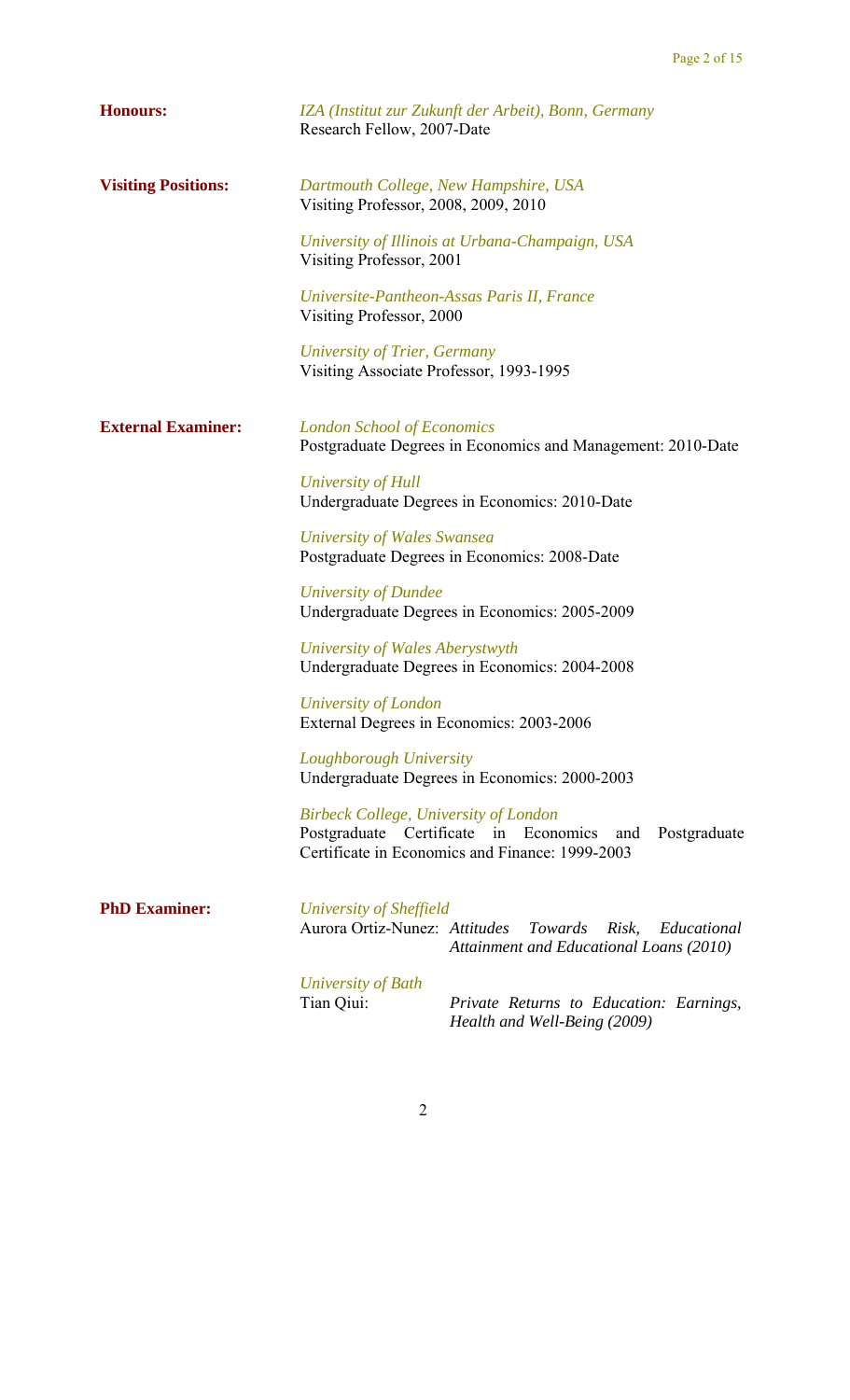| University of Southampton                          | Abdol Samad Nawi: Essays on Total Factor productivity,<br>International Trade, Business Cycles and<br>Mark-Up $(2007)$           |
|----------------------------------------------------|----------------------------------------------------------------------------------------------------------------------------------|
| University of Sheffield<br>Juloawati Janius:       | The Malaysian Co-operative Movement:<br>An Empirical Analysis (2007)                                                             |
| University of Sydney<br>Stephen Cheung:            | Credentials and Learning in the Labour<br>Market for Young Australians (2007)                                                    |
| University of Birmingham<br>Xiayang Liu:           | Private Rates of Return to Education<br>China's<br>Periods:<br>During<br>Transition<br>Methods and Results (2007)                |
| University of Leicester<br>N. Theodoropoulos:      | <i>The</i><br>Economics<br><i>Incentives</i><br>of<br>and<br>Remunerations (2006)                                                |
| University of Newcastle<br>A. Ma:                  | <b>The</b><br>Economics<br><i>Incentives</i><br>of<br>and<br>Remunerations (2005)                                                |
| <b>University of Wales Swansea</b><br>A. Mussurov: | Human<br>Capital,<br><i><u><b>Screening</b></u></i><br>and<br>Discrimination in Kazakhstan (2005)                                |
| University of Birmingham<br>C. Brown:              | Determinants of Students' Choice<br>of<br>Medical School in the UK (2004)                                                        |
| University of Nottingham<br>M. Hisarciklilar:      | <b>Based</b> Discrimination<br>Gender<br>the<br>in<br>Turkish Labour Market (2004)                                               |
| Loughborough University<br>K. Baldwin:             | <b>The</b><br>Economics<br>of Information<br>and<br>Piecewise Linear Limited Liability Profit<br><b>Sharing Contracts (2000)</b> |
| L. Calmfors:                                       | Royal Holloway, University of London<br>Determinants of Earnings in the Libyan<br>Urban Labour Market (1998)                     |

**PhD Supervisor:** *University of Bath* 

G. Mallard: *The Political Economy of Climate Change (In Progress)*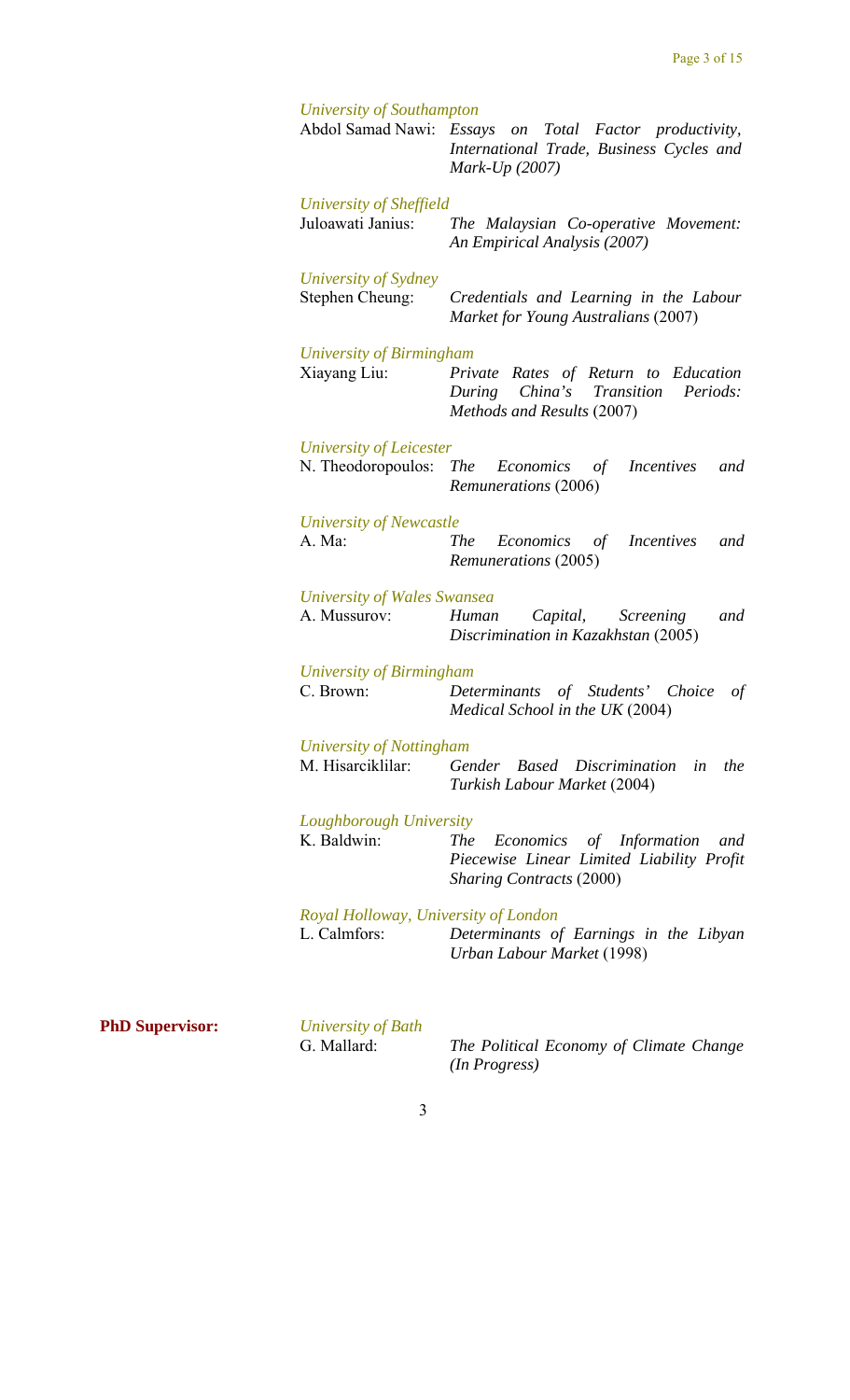| A. Katsaros:             | European Labour Market Flexibility<br>(Awarded 2009)                                                                                             |
|--------------------------|--------------------------------------------------------------------------------------------------------------------------------------------------|
| G. Yu:                   | Expectations and Sentiments (Awarded<br>2007)                                                                                                    |
| <b>Brunel University</b> |                                                                                                                                                  |
| N. Tsitsianis:           | An Empirical Investigation of Labour<br>Market Patterns in Britain: An Exploration<br>into Entry and Exit from Self-Employment<br>(Awarded 2003) |
| Loughborough University  |                                                                                                                                                  |
| D. Watson:               | Low Pay and Poverty: Implications for the<br>Minimum Wage (Awarded 1999)                                                                         |
| M. Haynes:               | The Role of Education in the Labour<br>Market: An Empirical Analysis (Awarded<br>1997)                                                           |
| S. Brown:                | The Absence Decision: A Theoretical and<br><b>Empirical Analysis (Awarded 1996)</b>                                                              |

#### **RESEARCH**

#### **Working Papers**

- 1. 'The Effects of Customer Discrimination on Inter-Occupational Pay Gaps in a Monopsony Firm.' (With O. Bodvarson).
- 2. 'Experience Earnings Profiles and Monitoring.' (with N. Theodoropoulos).
- 3. 'Systematic Heterogeneity in Expectations Errors.' (with G. Ye).
- 4. 'Earnings Profiles and Agency.' (with J. Skatun).
- 5. 'The Impact of Parental Education on Wages: New Wine in an Old Bottle?' (with John Hudson)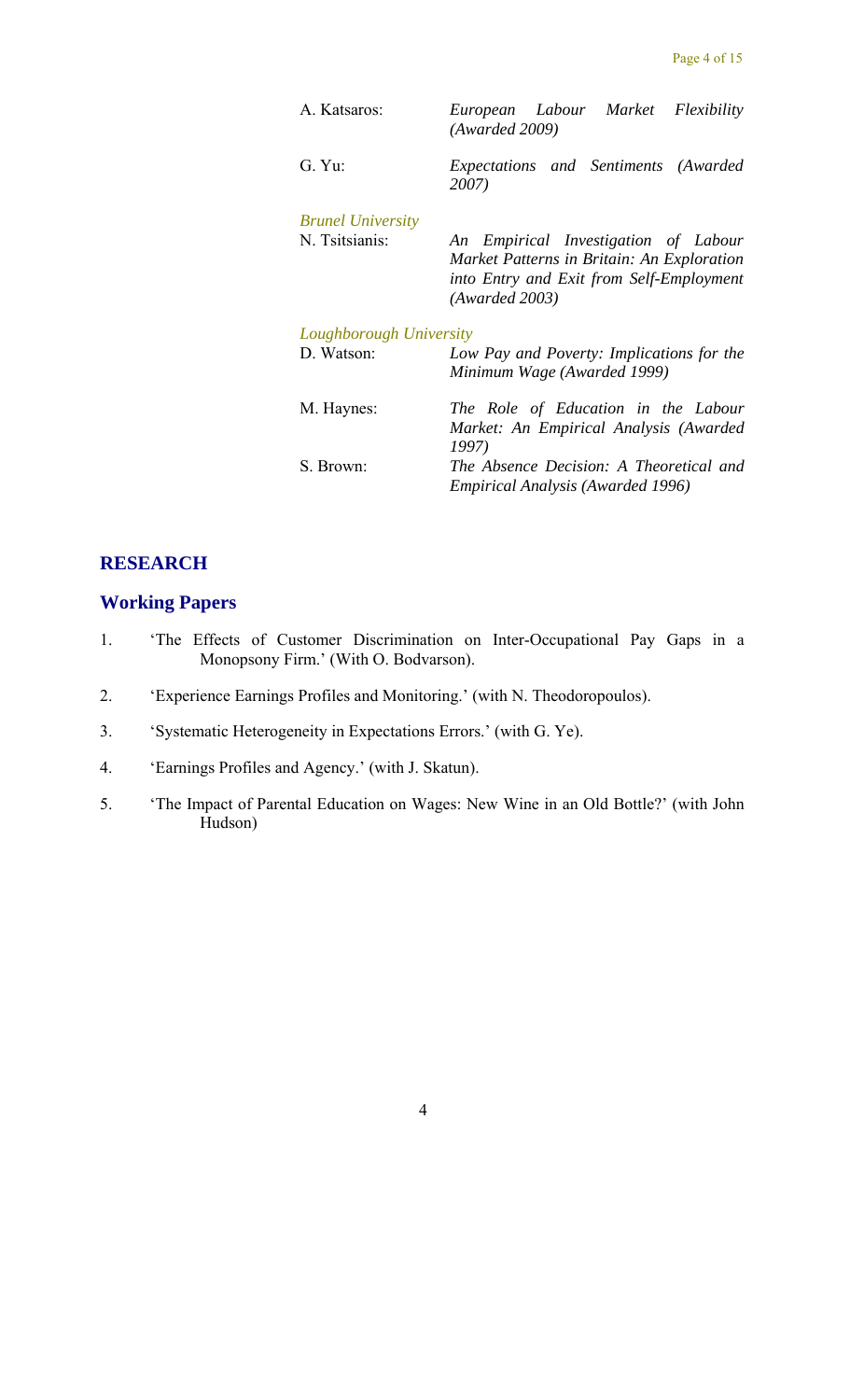#### **Published Papers**

#### **Papers in Refereed Journals**

- 1. 'An Exposition on the Nature of the Wage Curve.' *Scandinavian Journal of Economics*, 95(2), 239-244, 1993.
- 2. 'Unemployment Stigma, Multiple Equilibria and Shirking: A Social-Psychological Interpretation of Hysteresis.' *Labour*, 8(3), 355-375, 1994.
- 3. 'Islamic Economics: The Emergence of a New Paradigm.' (with J. Presley). *Economic Journal*, 104, pp. 584-596, 1994.
- 4. 'Absenteeism, Efficiency Wages and Shirking.' (with T. Barmby and J. Treble). *Scandinavian Journal of Economics*, 96(4), pp. 561-566, 1994.
- 5. 'The Economics of Absence: Theory and Evidence.' (with S. Brown). *Journal of Economic Surveys*, 10(1), pp. 23-53, 1996.
- 6. 'Implications of Liberalised European Labour Markets.' (with S. Brown and K. Button). *Contemporary Economic Policy*, 14(1), January, pp. 58-70, 1996.
- 7. 'Real Business Cycles: Sectoral Versus Aggregate Shocks and the Elasticity of Demand for Income in Terms of Work Effort.' (with J. Presley). *Review of Political Economy*, 9(4), pp. 479-484, 1997.
- 8. 'Unemployment, Vacancies and Unjust Dismissals: The Cyclical Demand for Individual Grievance Procedures in Germany and Great Britain.' (with S. Brown). *Labour*, 11(2), pp. 329-349, 1997.
- 9. 'Housing Privatisation and the 'Right to Buy'. (with S. Brown). *Applied Economics*, 29, pp. 581-590, 1997.
- 10. 'A Profile of British Unemployment: Regional Versus Demographic Influences.' (with S. Brown). *Regional Studies*, 31(4), pp. 351-366, 1997.
- 11. 'Jurassic Union Man?' (with S. Brown). *Labour*, 12(4), pp. 773-796, 1998.
- 12. 'Nature Nurtured? A Comparative Test of the Strong Screening Hypothesis.' (with S. Brown). *Scottish Journal of Political Economy*, 45(5), pp. 586-592, 1998.
- 13. 'Education and Employment Status.' (with S. Brown). *Economics of Education Review*, 18, pp. 397-404, 1999.
- 14. 'Profit Sharing and Absence.' (with S. Brown and F. Fakhfakh). *Industrial and Labor Relations Review*, 52(2), pp. 234-251, 1999.
- 15. 'Employee Militancy in Britain.' (with S. Brown). *Applied Economics*, 32(13), pp. 1767- 1774, 2000.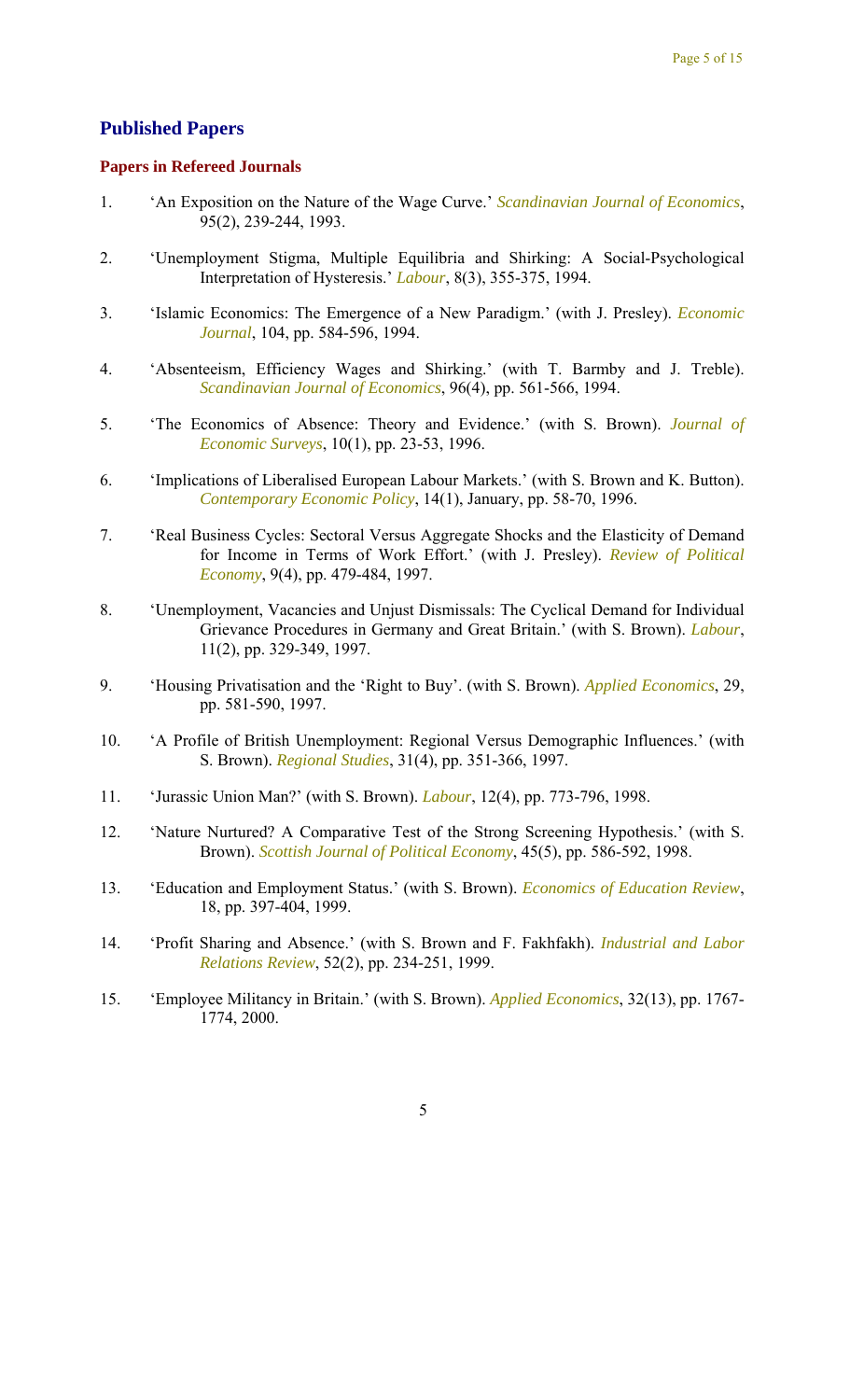- 16. 'The Effects of International Competition on the Labor Market Prospects of Union and Nonunion Workers.' (with S. Brown). *Journal of Labor Research*, 12(3), pp. 22- 40, 2001.
- 17. 'Actual and Optimal Labour Supply.' (with S. Brown). *Applied Economics Letters*, 8(2), pp. 111-13, 2001.
- 18. 'Experience-Earnings Profiles, Education and Gender.' (with S. Brown). *Journal of Economic Studies*, 28(6), pp. 408-421, 2001.
- 19. 'Supervisor Heterogeneity: An Analysis of UK Microdata.' (with S. Brown). *Scottish Journal of Political Economy*, 49(4), pp. 407-17, 2002.
- 20. 'Changing Labour Market Flexibility in the European Union.' (with E. J. Pentecost). *Review of World Economics*, 138, pp. 148-160, 2002.
- 21. Earnings, Education, and Fixed-Term Contracts. *Scottish Journal of Political Economy.*  50(4), pp. 492-506. 2003.
- 22. 'Attitudes, Expectations and Sharing.' (with S. Brown). *Labour*, 17(4), pp. 543-69, 2003.
- 23. 'Absenteeism, Presenteeism and Shirking.' (with S. Brown). *Economic Issues*, 9(1), pp. 15-21, 2005.
- 24. 'Windfalls, Wealth, and the Transition to Self-Employment.' (with Y. Georgellis and N. Tsitsianis). *Small Business Economics*, 25(5), pp. 407-428, 2005.
- 25. 'Employee Attitudes, Earnings and Fixed-Term Contracts: International Evidence.' (with S. Brown). *Review of World Economics***,** 141(2), pp. 296-317, 2005.
- 26. 'Self-Employment Longitudinal Dynamics: A Review of the Literature.' (with Y. Georgellis and N. Tsitsianis). *Economic Issues*, 10(2), pp. 51-84, 2005.
- 27. 'Some Evidence on the Relationship Between Performance Related Pay and the Shape of the Experience-Earnings Profile.' (with S. Brown). *Southern Economic Journal*, 72(3), pp. 660-676, 2006.
- 28. 'Labour Market Flexibility and Macroeconomics Policy in the European Union.' (with E. J. Pentecost). *Developments in Economics*, 22, pp. 43-57, 2006.
- 29. 'Risk Preference and Employment Contract Type.' (with S. Brown, L. Farrell, and M. N. Harris). *Journal of the Royal Statistical Society (Series A)*. 169 (4), 849–863, 2006.
- 30. 'Self-Employment Matching: An Analysis of Dual Earner Couples and Working Households.' (with S. Brown and L. Farrell). *Small Business Economics*, 26(2), pp. 155-172, 2006.
- 31. 'Screening, Education and Earnings: An Empirical Analysis of Personality and Competency Tests.' (with S. Brown). *Economics of Education Review*, 25(5), pp. 498-509, 2006.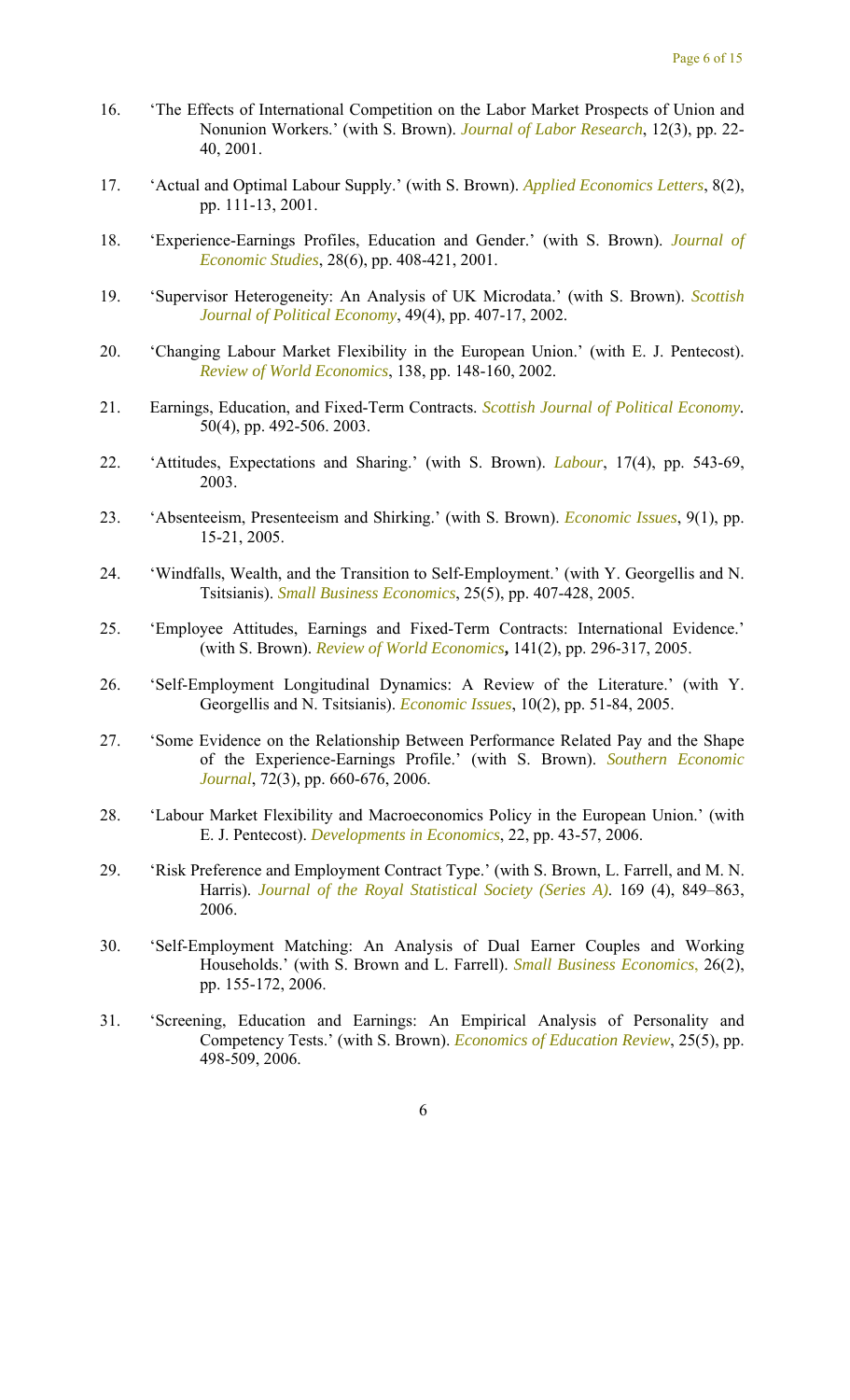- 32. 'Pecuniary and Non-Pecuniary Aspects of Self-Employment Survival?' (with Y. Georgellis and N. Tsitsianis). *Quarterly Review of Economics and Finance*, 47(1), pp. 94-11, 2007.
- 33. 'The Relative Contributions of Wage and Hours Constraints to Working Poverty in Britain.' (with S. Brown and D. Watson)*. Journal of Population Economics*. 20(2), pp. 445-463, 2007.
- 34. 'Wages, Supervision and Sharing.' *Quarterly Review of Economics and Finance*, 48(4), pp. 653-672, 2008.
- 35. Social Capital and Windfalls: An Empirical Analysis.' (with Y. Georgellis and N. Tsitsianis*). Economics Letters*, 99, pp. 521–525, 2008.

#### **Papers in Edited Works**

- 1. 'Saudi Arabia: Problems of Economic Development in the 1990's.' (with J. Presley and A. J. Westaway). In R. Kimber (ed), *Middle East Studies.* (BRISMES: London), 1993.
- 2. 'Alternative Vision of International Monetary Reform: Comments.' In M. Iqbal and D. T. Llewellyn (eds), *Islamic Banking and Finance: New Perspective on Profit Sharing and Risk.* (Edward Elgar: Cheltenham), 2002.
- 3. 'International Competition and Trade Unions.' (with S. Brown). In P. V. Wunnava (ed.), *The Changing Role of Unions.* (M. E. Sharpe: New York), 2004.
- 4. 'Signalling and Screening.' (with S. Brown). In G. Johnes and J. Johnes (eds), *International Handbook on the Economics of Education*. (Edward Elgar: Cheltenham). 2005.

#### **Contributions to Published Conference Proceedings**

- 1. 'Absenteeism, Efficiency Wages and Shirking'. (with T. Barmby and J. Treble). In *Papers of the Third European Association of Labour Economists (EALE) Conference*, 1992.
- 2. 'Unemployment Stigma, Multiple Equilibria and Shirking.' In *Papers of the Fourth European Association of Labour Economists (EALE) Conference*, 1993.
- 3. 'Unemployment, Vacancies and Unjust Dismissals: The Cyclical Demand for Individual Grievance Procedures in Germany and Great Britain.' (with S. Brown and B. Frick). In *Papers of the Fifth European Association of Labour Economists (EALE) Conference*, 1994.
- 4. 'Absenteeism and Profit-Sharing.' (with S. Brown and F. Fakhfakh). In *Papers of the Sixth European Association of Labour Economists (EALE) Conference*, 1995.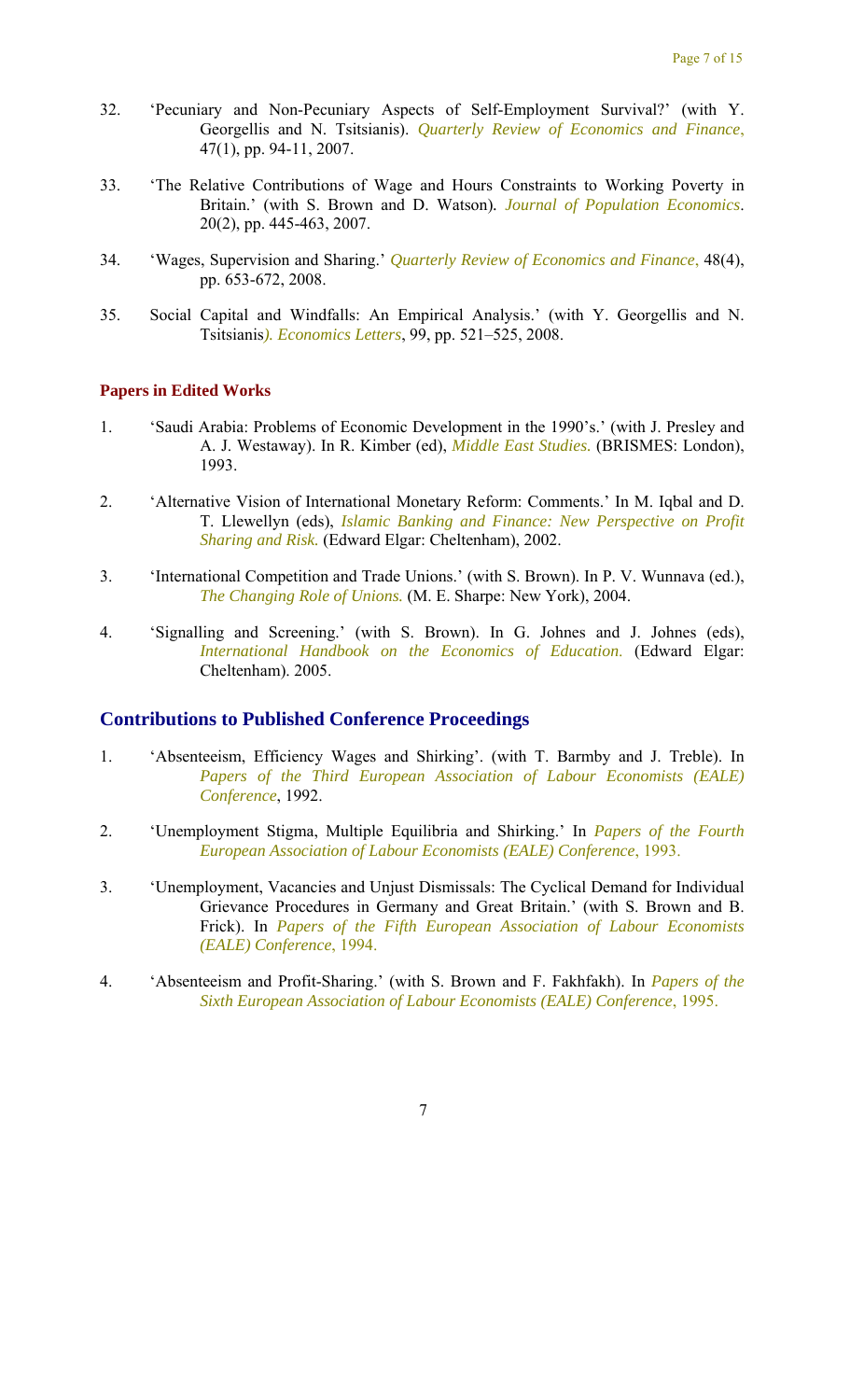- 5. 'The Aggregate Demand and Supply Model: An Exposition in the Light of Keynes'.(with E. J. Pentecost). In *Theories et Methodes de la Macroeconomie, Universitie Paris I-Pantheon-Sorbonne*, 1996.
- 6. 'Some Evidence on the Relationship Between Performance Related Pay and the Shape of the Experience-Earnings Profile.' (with S. Brown). In *Papers of the Eleventh European Association of Labour Economists (EALE) Conference*, 2002.
- 7. 'Wages, Supervision and Sharing.' (with S. Brown). In *Papers of the Twelfth European Association of Labour Economists (EALE) Conference*, 2003.

#### **Other Conference Papers**

- 1. 'The Implications of Liberalised European Labour Markets.' (With S. Brown and K. Button). To *69th Annual Western Economics Association Conference*, Vancouver, 29 June - 3 July 1994.
- 2. 'Unemployment, Vacancies and Unjust Dismissals: The Cyclical Demand for Individual Grievance Procedures in Germany and Great Britain.' (with S. Brown and B. Frick). To *6th Annual International Conference on Socio-Economics*, Paris, 15 July - 17 July, 1994.
- 3. 'A Profile of British Unemployment: Regional Versus Demographic Influences.' (with S. Brown). To *34th European Regional Studies Conference*, Groningen, 22 August - 25 August, 1994.
- 4. 'Attitudes to Islamic Economics: A Survey of Some Empirical Evidence.' (with J. Presley).To *International Workshop on Islamic Political Economy in Capitalist Globalisation: An Agenda for Change*, Universiti Sains Malaysia, Pinnang, Malaysia, 12 December - 14 December, 1994.
- 5. 'The Peace Dividend of Islamic Economics.' To *International Workshop on Islamic Political Economy in Capitalist Globalisation: An Agenda for Change*. (with J. Wright). Universiti Sains Malaysia, Pinnang, Malaysia, 12 December - 14 December, 1994.
- 6. 'A Profile of British Unemployment: Regional Versus Demographic Influences.' (with S. Brown). To *70th Western Economic Association Conference*, San Diego, 6 July - 10 July, 1995.
- 7. 'Jurassic Union Man: A Profile of the British Trade Union Member.' (with S. Brown). To *71st* Western *Economic Association Conference*, San Francisco, 1 July - 5 July, 1996.
- 8. 'Trade and Trade Unions: A British Perspective.' (with S. Brown). To *71st* Western *Economic Association Conference*, San Francisco, 1 July - 5 July, 1996.
- 9. 'Experience-Earnings Profiles and the Cost of Agency.' (with S. Brown). To *72nd Western Economic Association Conference*, Seattle, 28 June - 2 July, 1997.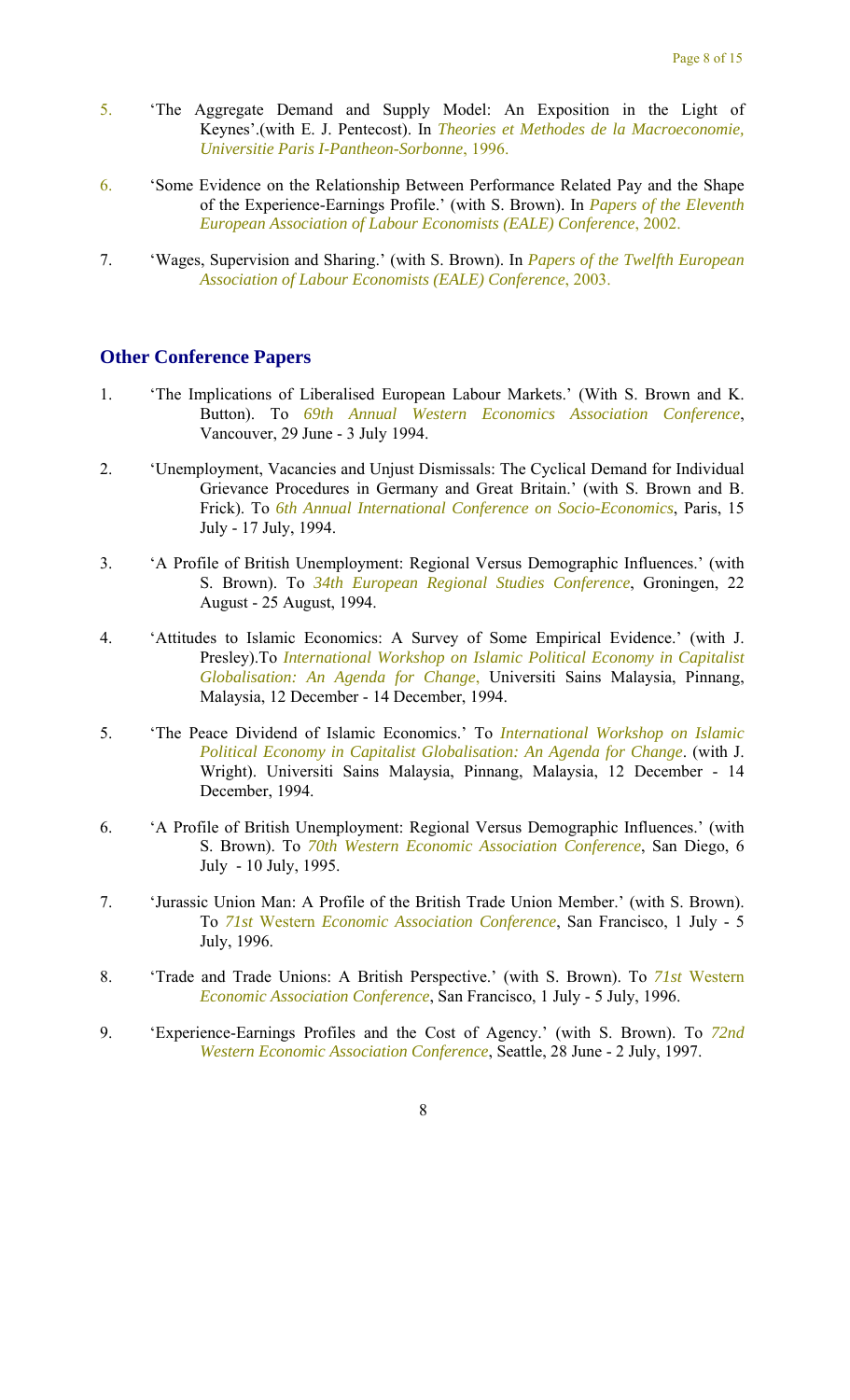- 10. 'Absenteeism and Profit Sharing: An Analysis of French Panel Data.' (with S. Brown and F. Fakhfakh). To *72nd* Western *Economic Association Conference*, Seattle, 28 June - 2 July, 1997.
- 11. 'Experience-Earnings Profiles and the Cost of Agency.' (with S. Brown). To *Royal Economic Society Annual Conference*, Warwick, 31 March – 3 April, 1998.
- 12. 'Education and Employment Status.' (with S. Brown). To *73rd Western Economic Association Conference*, Lake Tahoe, 29 June - 2 July, 1998.
- 13. 'Profit Sharing and the Trade off between Pay and Monitoring.' (with S. Brown). To *75th Western Economic Association Conference*, Vancouver, 29 June - 3 July, 2000.
- 14. 'Changing Labour Market Flexibility in the European Union.' (with E. J. Pentecost). To *ENEPRI International Workshop on EMU and Asymmetries in Labour Markets*, Paris 29 September - 30 September 2000.
- 15. 'Wages, Supervision and Sharing.' (with S. Brown). To *Royal Economic Society Annual Conference*, Durham, 31 March – 3 April, 2001.
- 16. 'Wages, Supervision and Sharing.' (with S. Brown). To *Education and Employment Economics Group Conference*, Leicester, 2 July – 4 July, 2001.
- 17. 'The Effect of Education on Permanent and Fixed-Term Contract Earnings.' (with S. Brown). To *76th Western Economic Association Conference*, San Francisco, USA, 2 July - 5 July, 2001.
- 18. 'International Competition and Trade Unions.' To *The Changing Role of Unions: Twenty-Third Annual Middlebury Economics Conference*, Middlebury College, Middlebury, Vermont, USA, 13 April -14 April, 2002.
- 19. 'Some Evidence on the Relationship Between Performance Related Pay and the Shape of the Experience-Earnings Profile.' (with S. Brown), To *Human Capital and Labour Markets* , Universitat Dortmund, 25 April - 26 April, 2002.
- 20. 'Some Evidence on the Relationship Between Performance Related Pay and the Shape of the Experience-Earnings Profile.' (with S. Brown), To *The Econometrics of Wages* - *Annual Conference of the Applied Econometrics Association*, Brussels, Belgium, 28 May - 29 May, 2002.
- 21. 'Employment Contract Matching: An Analysis of Dual Earner Couples and Working Households.' (with S. Brown and L. Farrell). To *European Society for Population Economics Annual Congress*, Bilbao, Spain, 13 June -15 June, 2002.
- 22. 'Education, Earnings and Fixed Term Contracts.' (with S. Brown). To *78th Western Economic Association Conference*, Denver, USA, 10 July - 14 July, 2003.
- 23. 'Screening, Education and Earnings: An Empirical Analysis of Personality and Competency Tests.' (with S. Brown). To *78th Western Economic Association Conference*, Denver, USA, 10 July - 14 July, 2003.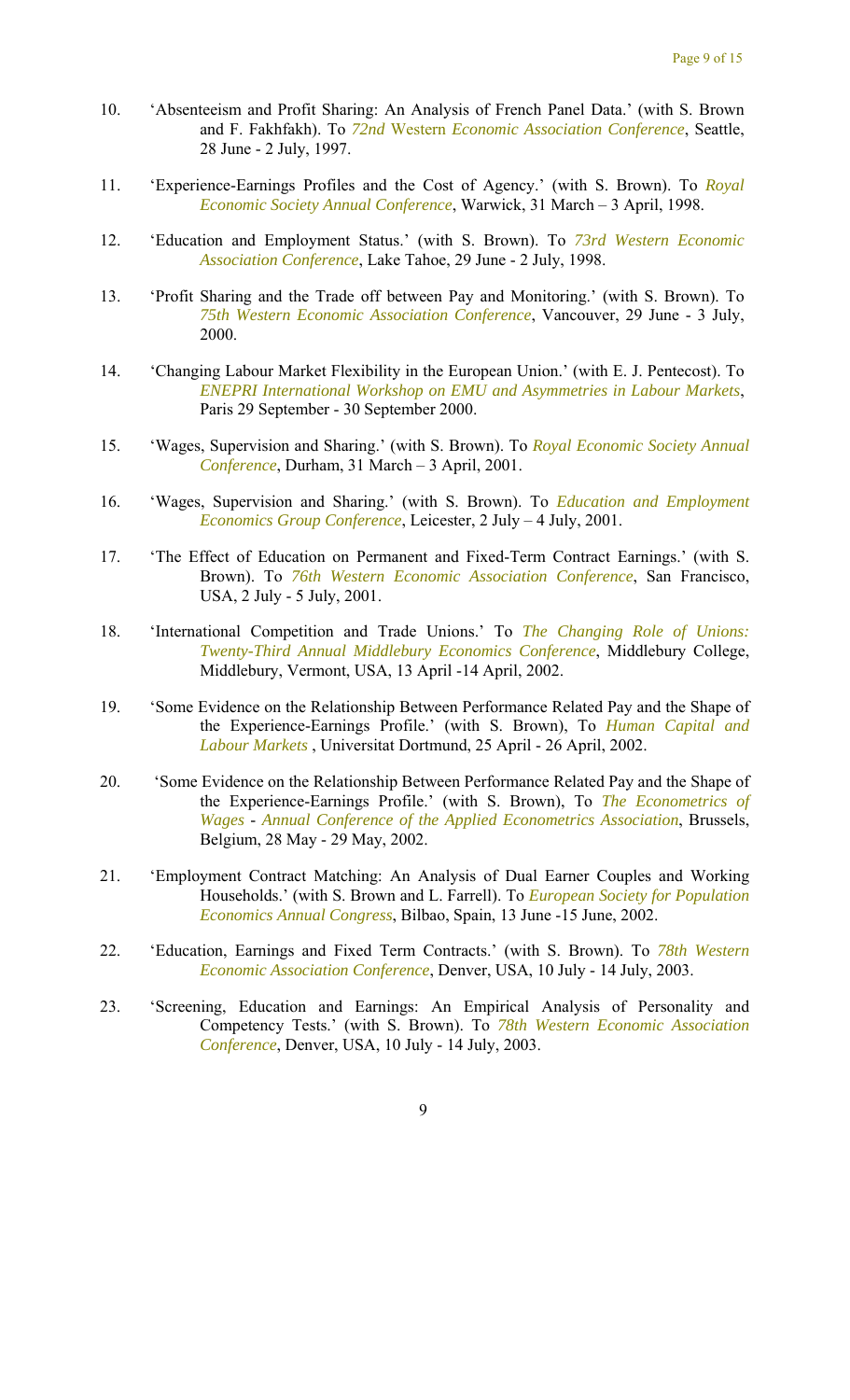- 24. 'The Effects of Customer Discrimination on Inter-Occupational Pay.' (with Örn B. Bodvarsson). To *WEAI/HKEA Pacific Rim Conference*, Hong Kong, 15 January – 18 January, 2005.
- 25. 'The Effects of Customer Discrimination on Inter-Occupational Pay.' (with Örn B. Bodvarsson). To European *Society for Population Economics (ESPE) Annual Conference*, Paris, 4 June – 9 June, 2005.
- 26. 'The Measurement of Racial Discrimination in Pay between Job Categories: Theory and Test.' (with Örn B. Bodvarsson). To *80th Western Economic Association Conference*, San Francisco, USA, 7 July - 10 July, 2005.
- 27. 'The Measurement of Racial Discrimination in Pay between Job Categories: Theory and Test.' (with Örn B. Bodvarsson). To *Society of Labor Economists (SOLE) 12th Annual Meeting*, Chicago, USA, 4 May – 5 May, 2007.
- 28. 'The Measurement of Racial Discrimination in Pay between Job Categories: Theory and Test.' (with Örn B. Bodvarsson). To *Europoean Assication of Labor Economsts(EALE) 12th Annual Meeting*, Amsterdam, Netherlands, 18 September – 22 September, 2008.
- 29. 'Tenure, Wage Profiles and Monitoring.' (with Nikos Theodoropoulos). To *Europoean Assication of Labor Economsts (EALE) 12th Annual Meeting*, Amsterdam, Netherlands, 18 September – 22 September, 2008.
- 30. 'Rational Expectations? An Empirical Analysis of British Household Panel Data.' (with E. Pentecost and Ge Ye). To *85th Western Economic Association Conference*, Portland, USA, June 29–July 3, 2010
- 31. 'Racial Differences in Pay Across Positions: Theory and Test.' (With O. Bodvarrson). *12th IZA/CEPR European Summer Symposium in Labour Economics (ESSLE)*, Buch/Ammersee, Germany, September 1, 2010 - September 05, 2010.
- 32. 'Rational Expectations? An Empirical Analysis of British Household Panel Data.' (with E. Pentecost and Ge Ye). To *International Atlantic Economic Association Conference, Charleston, South Carolina*, USA, October 9 – October 13 2010.

#### **Grants**

- Є135000 *Belgie* (*National Bank of Belgium*): 'Wage Flexibility in Europe: A Comparative International Study of its Determinants.' (with E. J. Pentecost, J. Plasmans and A. Van Poeck).
- £15000 Brunel University *BRIEF* award, May 1998
- £300 British Academy Travel Grant. To attend 72nd Western Economic Association Conference, Seattle, July 2-8, 1997.
- £5000 Loughborough University, Devolved University Research Funds: 'The Economics of Unfair Dismissals.'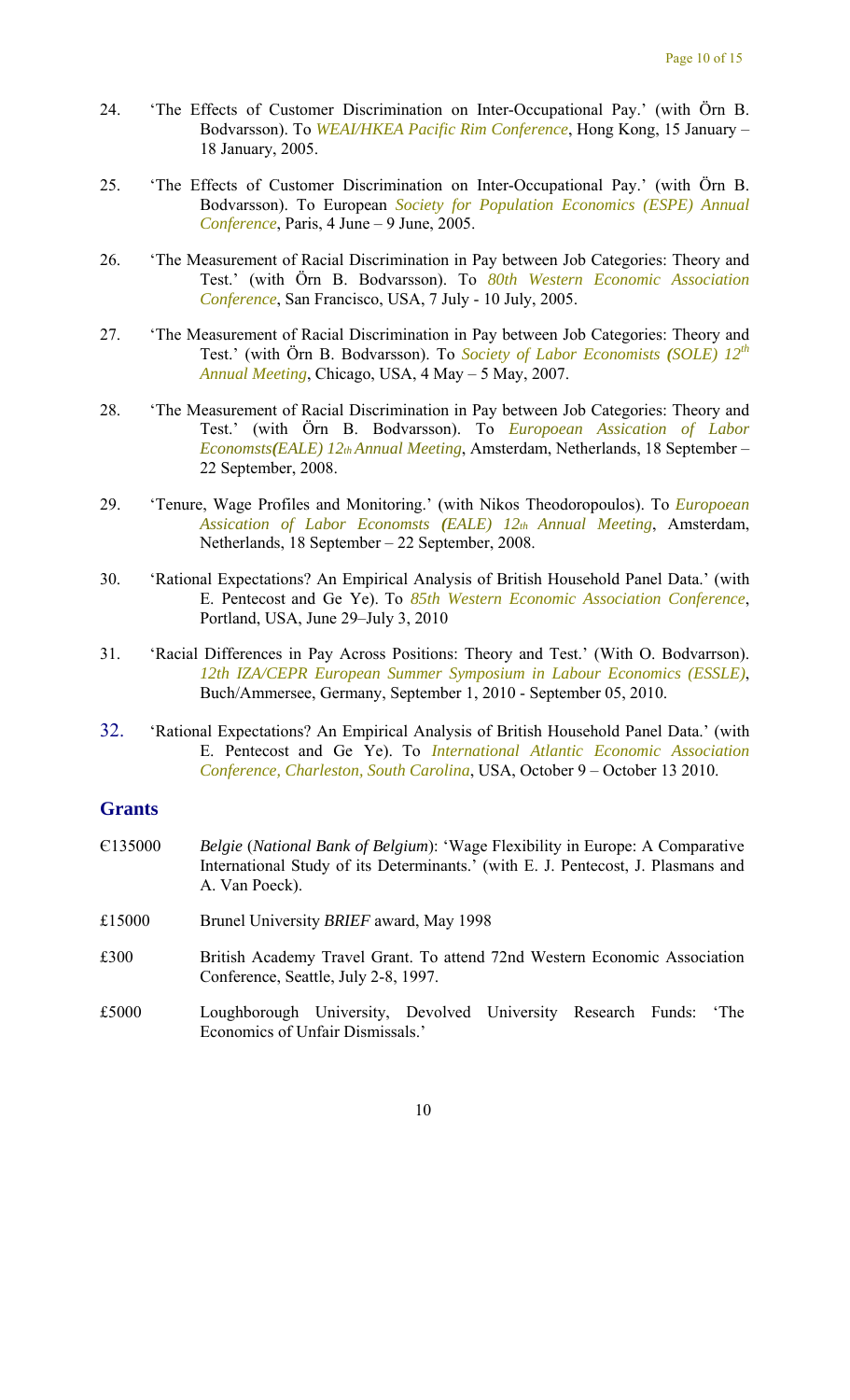- £300 British Academy Travel Grant. To attend 70th Western Economic Association Conference, San Diego, July 6-10, 1995.
- £2800 Loughborough University, Devolved University Research Funds: 'Regional Unemployment.'
- £150 ESRC Travel Grant. To attend *European Association of Labour Economists' Fourth Annual Conference*, Maastricht, September 1993

#### **Miscellaneous**

#### **Refereeing**

*Bulletin of Economic Research; Contemporary Economic Policy; Economica; Economic Journal; Economic Modelling; Education Economics; International Journal of Manpower; Journal of Economic Surveys; Journal of Macroeconomics; Managerial and Decision Economics; Manchester School; Quarterly Review of Economics and Finance; Scandinavian Journal of Economics.* 

#### **Staff Seminars**

*University of Aberdeen; University of Aberystwyth (2); University of Bangor; Brunel University (4); City University; University of Keele; University of Kent (2); University of Lancaster; University of Leeds; Loughborough University (6); University of Manchester; Middlesex University; University of Newcastle; University of Nottingham (2); Universite Pantheon Paris II (2); Royal Holloway and Bedford New College; University of Sheffield; University of Southampton (2); University of Sussex; University of Trier (2).* 

#### **Invitations**

| <b>Invited Session Organiser:</b> | Contemporary Economic Policy Forum<br><b>Western Economic Association Annual Conference</b><br>Seattle, July, 1997.                                    |
|-----------------------------------|--------------------------------------------------------------------------------------------------------------------------------------------------------|
|                                   | Contemporary Economic Policy Forum,<br>Western Economic Association Annual Conference<br>San Francisco, June, 1996.                                    |
| <b>Invited Discussant:</b>        | Cinquieme Journee D'Etude du GDR CNRS<br>'Analyse Quantitative Des Donnes Individuelles en<br>Economie du Travail', Universite Paris I, November 1993. |

#### **TEACHING**

#### **Teaching Philosophy**

I think the most important attributes of good teaching are knowledge, clarity, empathy, and enthusiasm. Knowledge of the subject matter is an obvious pre-requisite. Clarity of exposition, however, is fundamental. Students should never be needlessly confused, and I try my utmost to make each syllabus, lecture, problem set, and examination paper, both sensible and interesting. I hope that by so doing my courses are accessible and stimulating, and that students remain excited by economic concepts long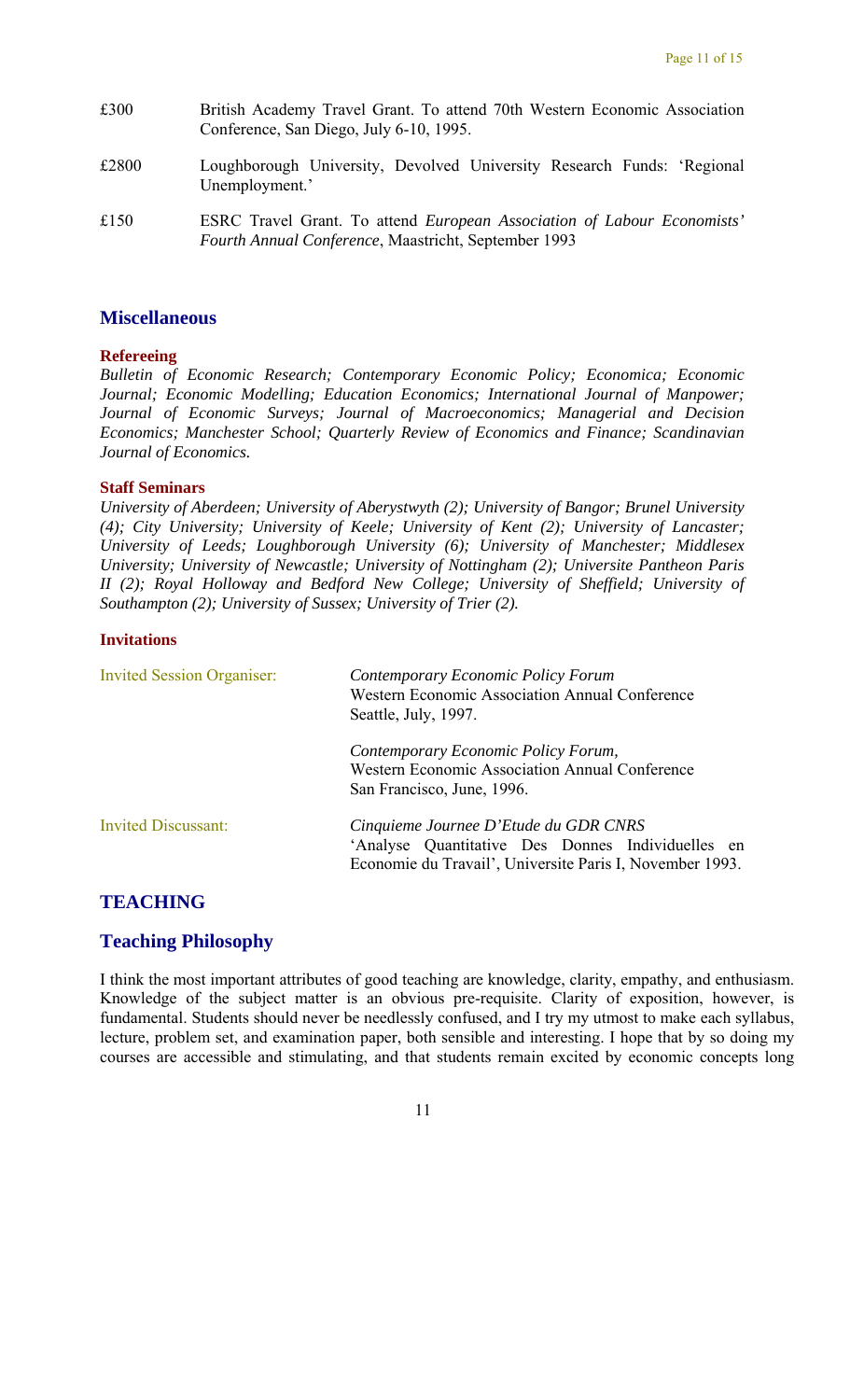after they graduate. The notion that lecturers should explicate the essence of the material in a clear and coherent way is what makes teaching so intellectually challenging. Clarity of exposition should not mean, however, that students are not challenged, but that they are challenged by ideas rather than presentation.

Preparation is the key to clarity. Everything from planning the syllabus to writing the final exam must be carefully thought out well beforehand. This invariably means a constant process of reflection and revision as one learns what does and does not work.

Clarity alone is not enough. It is easy to fall into the trap of regarding all undergraduates as aspiring PhDs and the next generation of economic theorists. This is patently not true and as such good teaching requires constantly thinking of ways to make the material more exciting. This is especially true in economics, where it is often said that there are only two kinds of students: those who dislike economics; and those who really dislike economics! Whilst I do not (entirely) believe this is the case, I am convinced that every concept in economics can be made interesting. The key is to find examples and applications that students find exciting.

To do this a lecturer must be empathic and enthusiastic. Knowledge and clarity can be 'acquired', empathy and enthusiasm can not. These traits are, I believe, what sets 'natural' teachers apart. Students are more likely to warm to someone who displays a genuine love for a subject and who is receptive to feedback, than to any amount of well considered logic.

My actual teaching style is somewhat 'Socratic' - I ask a lot of questions in both seminars and lectures. I try to bring the algebra and graphs of economics to life - the letters, lines, symbols are not something to hide behind, but short-hand for the deeper stories that lay beneath. I try always to express the power and beauty of economics by helping students see just how much of their lives are affected by it. I make extensive use of the web for lecture notes, seminar questions, reading lists, references, and feedback. My Introductory Microeconomics (EC10006) website may be found at:

http://staff.bath.ac.uk/ecsjgs/Teaching/Introducory%20Microeconomics/Intro%20Micro.htm

I consider myself an empathic person and as such can get a pretty good feeling in lectures if I am holding students' attention. I am friendly and open to criticism. Indeed, I constantly invite students to let me know how they feel the course is progressing. I do this though formal university feedback channels, but also informally in lectures and seminars - for example, early on in a course I will hand out my own anonymous feedback forms asking students if they are happy with the pace and content of the course. Such feedback is useful in ascertaining student perceptions of my teaching. I use comments from internal and external moderators / examiners, my experience as an external examiner and, of course, final examination results, to ascertain its effectiveness.

#### **Evaluation of Teaching**

Formal feedback upon request

Nominated for *University of Bath Mary Tasker Teaching Excellence Award 2003*  Nominated for *UK Economics Learning and Teaching Support Network Award 2003, 2004, 2007* 

**University of Bath: Responsible Examiner** 

Advanced Microeconomics (Year 3) Industrial Organisation (Year 3) Introductory Microeconomics (Year 1)

#### **Other Teaching**

Intermediate Macroeconomics (Year 2) Economics of Industry (Year 2)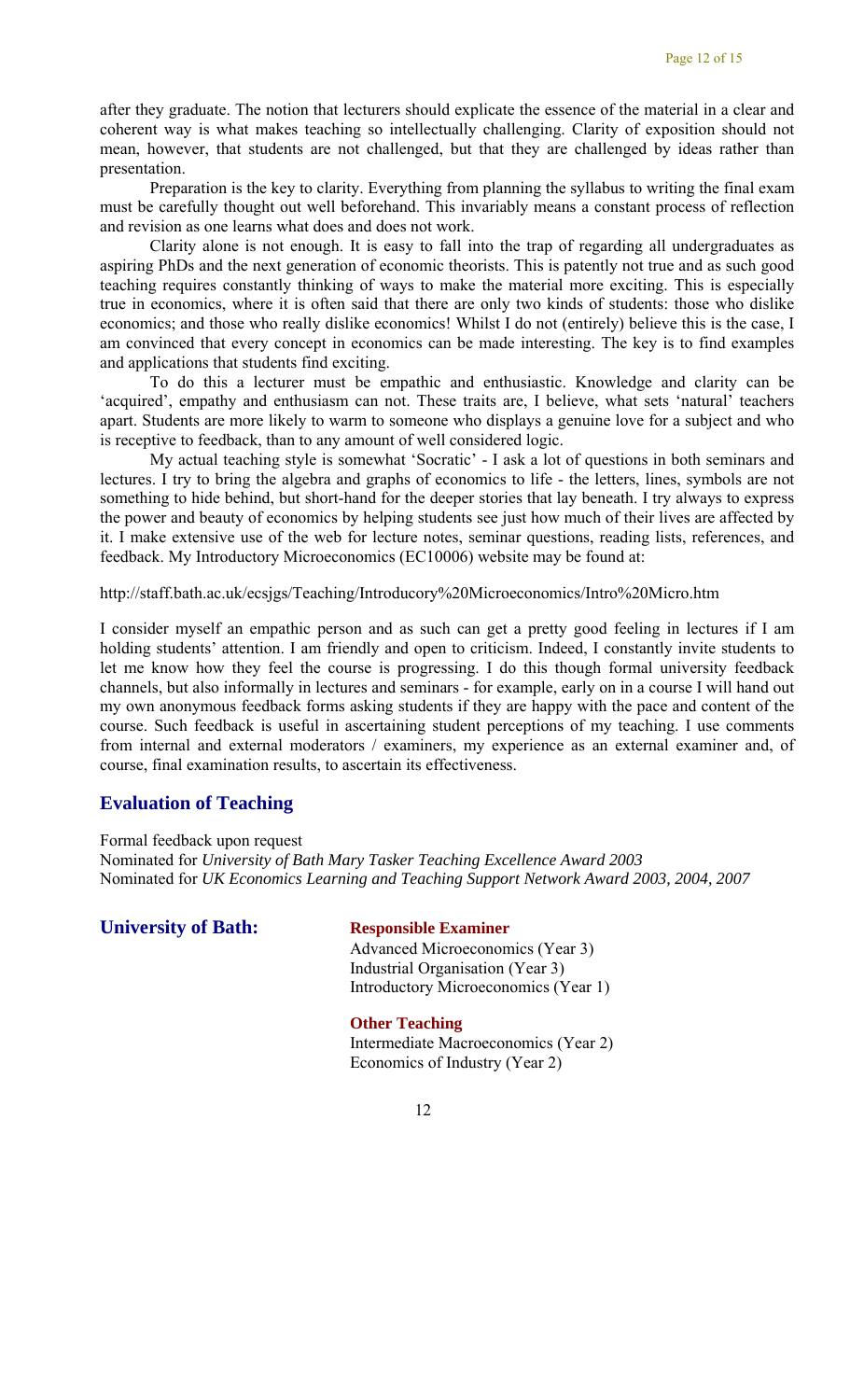|                                                  |                                                                                                                                                                                                                        | <b>Postgraduate Supervision</b>                                                                                                 |                                                                                                                                                                                |     |
|--------------------------------------------------|------------------------------------------------------------------------------------------------------------------------------------------------------------------------------------------------------------------------|---------------------------------------------------------------------------------------------------------------------------------|--------------------------------------------------------------------------------------------------------------------------------------------------------------------------------|-----|
|                                                  |                                                                                                                                                                                                                        | $PhD$ : Ge Ye:                                                                                                                  | <b>Expectations and Sentiments (2007)</b><br>A. Katsaros: Labour Market Flexibility<br><i>progress</i> )                                                                       | (in |
|                                                  |                                                                                                                                                                                                                        |                                                                                                                                 | MSc: Several dissertations successfully supervised.                                                                                                                            |     |
| <b>Brunel University:</b>                        |                                                                                                                                                                                                                        | <b>Responsible Examiner</b><br>Industrial Organisation (Year 3)<br>Labour Economics (Year 3)<br>Mathematical Economics (Year 2) | Advanced Microeconomics (Year 3)<br>Intermediate Macroeconomics (Year 2)<br>Introductory Microeconomics (Year 1)                                                               |     |
|                                                  | MSc:                                                                                                                                                                                                                   | <b>Postgraduate Supervision</b>                                                                                                 | PhD: N. Tsitsianis: Self-Employment (2003)<br>Several dissertations successfully supervised.                                                                                   |     |
| <b>University of Illinois:</b>                   |                                                                                                                                                                                                                        | <b>Responsible Examiner</b><br>Labour Problems (Econ 240)                                                                       | Industrial Competition and Monopoly (Econ 380)                                                                                                                                 |     |
| <b>Loughborough University:</b>                  | <b>Responsible Examiner</b><br>Advanced Microeconomics (Year 3)<br>Labour Economics (Years 3)<br>Introductory Macroeconomics (Year 1)<br>Microeconomic Theory and Policy (MSc)<br>Introductory Microeconomics (Year 1) |                                                                                                                                 |                                                                                                                                                                                |     |
|                                                  | PhD:<br>MSc:                                                                                                                                                                                                           | <b>Postgraduate Supervision</b><br>S. Brown:                                                                                    | The Economics of Absence (1996)<br>M. Haynes: Human Capital & Signalling (1997)<br>D. Watson: Minimum Wages & Poverty (1999)<br>Several dissertations successfully supervised. |     |
|                                                  |                                                                                                                                                                                                                        | <b>Other Teaching</b><br>PhD Internal Examiner<br>MPhil Internal examiner                                                       | Competitive Strategy and Risk Management (MSc)<br>Macroeconomic / Microeconomic Tutorials (Years 1, 2)                                                                         |     |
| <b>London School of Economics: Summer School</b> |                                                                                                                                                                                                                        |                                                                                                                                 | Intermediate-Microeconomics Class Teacher (1990-1993)<br>Advanced-Microeconomics Class Teacher (1994)                                                                          |     |
|                                                  |                                                                                                                                                                                                                        | <b>Undergraduate</b>                                                                                                            | Intermediate Microeconomics Class Teacher (1989-1990)                                                                                                                          |     |

## **University of Trier: Visiting Associate Professor**

Labour Economics (1993 - 1995)